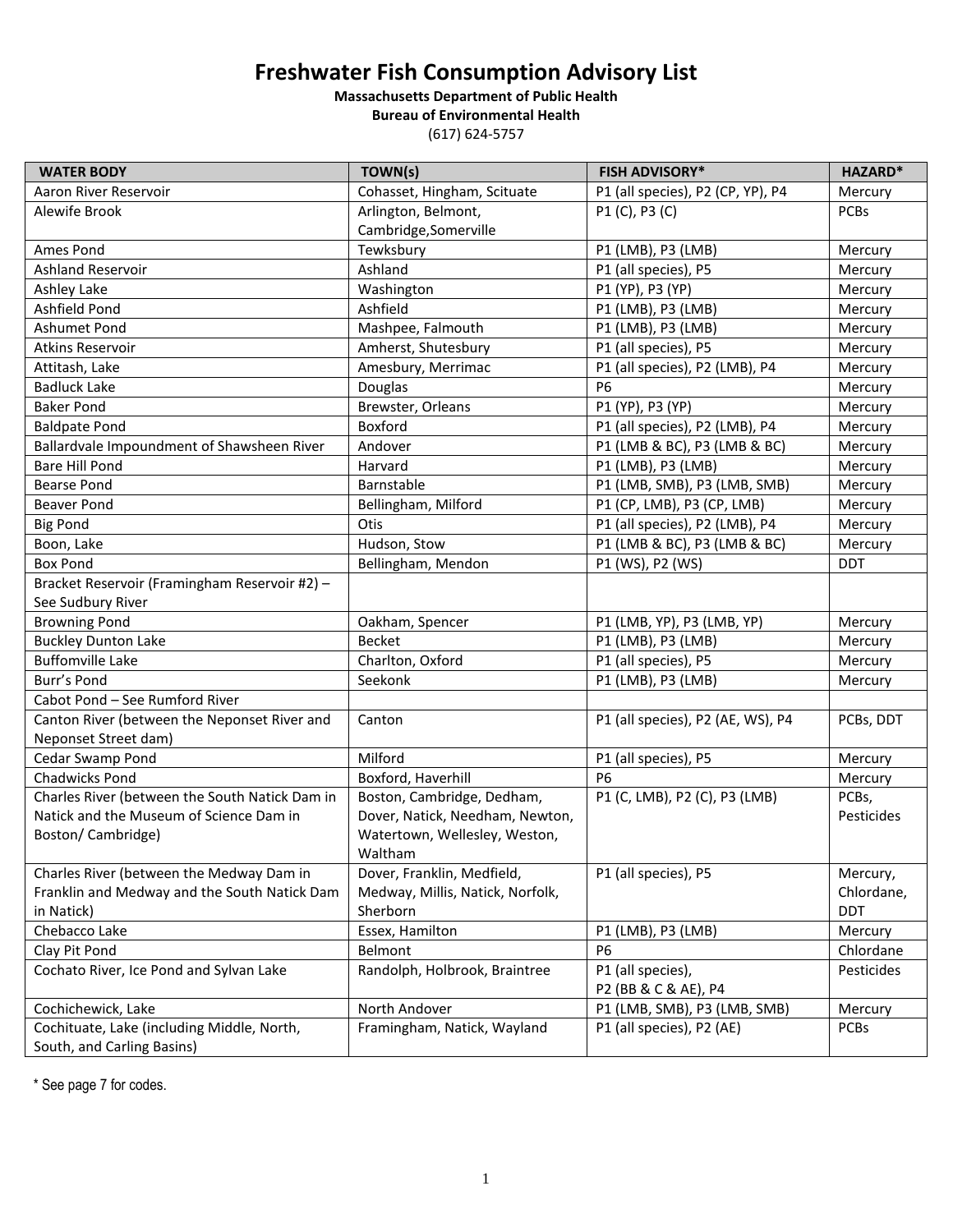| <b>WATER BODY</b>                                                                            | TOWN(s)                            | <b>FISH ADVISORY*</b>                            | HAZARD*            |
|----------------------------------------------------------------------------------------------|------------------------------------|--------------------------------------------------|--------------------|
| Concord River (from confluence with Sudbury                                                  | Concord, Carlisle, Bedford,        | P1 (all species), P2 (LMB), P4                   | Mercury            |
| and Assabet Rivers to the Faulkner Dam in                                                    | <b>Billerica</b>                   |                                                  |                    |
| Billerica)                                                                                   |                                    |                                                  |                    |
| <b>Connecticut River</b>                                                                     | Entire length of Massachusetts,    | P1 (all species),                                | <b>PCBs</b>        |
|                                                                                              | including all towns from           | P2 (CC & WC & AE & YP)                           |                    |
|                                                                                              | Northfield through Longmeadow      |                                                  |                    |
| Copicut Reservoir                                                                            | Dartmouth, Fall River              | <b>P6</b>                                        | Mercury            |
| Copicut River                                                                                | Dartmouth, Fall River              | P1 (all species),                                | PCBs,              |
|                                                                                              |                                    | P2 (AE), P3 (LMB)                                | Mercury            |
| <b>Cornell Pond</b>                                                                          | Dartmouth                          | P1 (all species), P2 (AE),                       | PCBs,              |
|                                                                                              | Haverhill                          | P3 (LMB)                                         | Mercury            |
| Crystal Lake<br>Damon Pond                                                                   | Chesterfield, Goshen               | P1 (all species), P2 (LMB), P4                   | Mercury            |
| Dennison, Lake                                                                               | Winchendon                         | P1 (CP, LMB), P3 (CP, LMB)<br>P1 (LMB), P3 (LMB) | Mercury<br>Mercury |
| Dodgeville Pond - See Mechanics Pond                                                         |                                    |                                                  |                    |
| Drinkwater River/ Indian Head River/North River                                              | Hanson, Hanover, Norwell,          | <b>P6</b>                                        | Mercury            |
| (Betweeen the Forge Pond Dam in Hanover and                                                  | Pembroke                           |                                                  |                    |
| Route 3 in Norwell/ Pembroke) and Factory                                                    |                                    |                                                  |                    |
| Pond                                                                                         |                                    |                                                  |                    |
| Duck Pond                                                                                    | Wellfleet                          | <b>P6</b>                                        | Mercury            |
| Dyer Pond                                                                                    | Wellfleet                          | <b>P6</b>                                        | Mercury            |
| East Brimfield Reservoir                                                                     | Brimfield, Sturbridge              | P1 (all species), P5                             | Mercury            |
| <b>East Monponsett Pond</b>                                                                  | Halifax                            | P1 (LMB), P3 (LMB)                               | Mercury            |
| Echo Lake                                                                                    | Hopkinton, Milford                 | P1 (all species), P2 (LMB), P4                   | Mercury            |
| Factory Pond - See Drinkwater River                                                          |                                    |                                                  |                    |
| Fall Brook Reservoir                                                                         | P1 (all species), P5<br>Leominster |                                                  | Mercury            |
| <b>Farrar Pond</b>                                                                           | Lincoln                            | P1 (BC, CP, LMB),                                | Mercury            |
|                                                                                              |                                    | P3 (BC, CP, LMB)                                 |                    |
| Flax Pond                                                                                    | Lynn                               | P1 (AE, WP), P2 (AE)                             | DDT,               |
|                                                                                              |                                    |                                                  | Chlordane          |
| Flint Pond                                                                                   | Tyngsborough                       | P1 (all species), P2 (LMB), P4                   | Mercury            |
| Forest Lake                                                                                  | Methuen                            | P1 (LMB), P3 (LMB)                               | Mercury            |
| Forge Pond                                                                                   | Littleton, Westford                | P1 (LMB), P3 (LMB)                               | Mercury            |
| Fort Meadow Reservoir                                                                        | Hudson, Marlborough                | P1 (WS), P3 (WS)                                 | Chlordane          |
| <b>Foster Pond</b>                                                                           | Swampscott                         | P1 (AE), P2 (AE)                                 | <b>DDT</b>         |
| <b>Fosters Pond</b>                                                                          | Andover, Wilmington                | P1 (all species), P5                             | Mercury            |
| Freeman Lake - See Newfield Pond                                                             |                                    |                                                  |                    |
| French River (Between the Hodges Village Dam<br>in Oxford and the North Webster Village Pond | Oxford, Webster                    | P1 (all species), P2 (LMB), P4                   | Mercury            |
| Dam in Webster)                                                                              |                                    |                                                  |                    |
| Fulton Pond - See Rumford River                                                              |                                    |                                                  |                    |
| Gales Pond                                                                                   | Warwick                            | P1 (YP), P3 (YP)                                 | Mercury            |
| Garfield, Lake                                                                               | Monterey                           | P1 (LMB), P3 (LMB)                               | Mercury            |
| Gibbs Pond                                                                                   | Nantucket                          | P1 (all species), P5                             | Mercury            |
| Goodrich Pond                                                                                | Pittsfield                         | <b>P6</b>                                        | <b>PCBs</b>        |
| <b>Great Herring Pond</b>                                                                    | Bourne, Plymouth                   | P1 (SMB), P3 (SMB)                               | Mercury            |
| <b>Great Pond</b>                                                                            | Truro                              | P1 (all species), P5                             | Mercury            |
| <b>Great Pond</b>                                                                            | Wellfleet                          | <b>P6</b>                                        | Mercury            |
| Great South Pond                                                                             | Plymouth                           | P1 (all species), P5                             | Mercury            |
| Grove Pond                                                                                   | Ft. Devens, Ayer                   | <b>P6</b>                                        | Mercury            |
| <b>Haggetts Pond</b>                                                                         | Andover                            | P1 (all species), P2 (LMB), P4                   | Mercury            |
| Hamblin Pond                                                                                 | Barnstable                         | P1 (SMB), P3 (SMB)                               | Mercury            |
| Hardwick Pond                                                                                | Hardwick                           | P1 (LMB), P3 (LMB)                               | Mercury            |
| <b>Heard Pond</b>                                                                            | Wayland                            | <b>P6</b>                                        | Mercury            |
| <b>Heart Pond</b>                                                                            | Chelmsford, Westford               | P1 (LMB), P3 (LMB)                               | Mercury            |
| Hickory Hills Lake                                                                           | Lunenburg                          | P1 (all species), P5                             | Mercury            |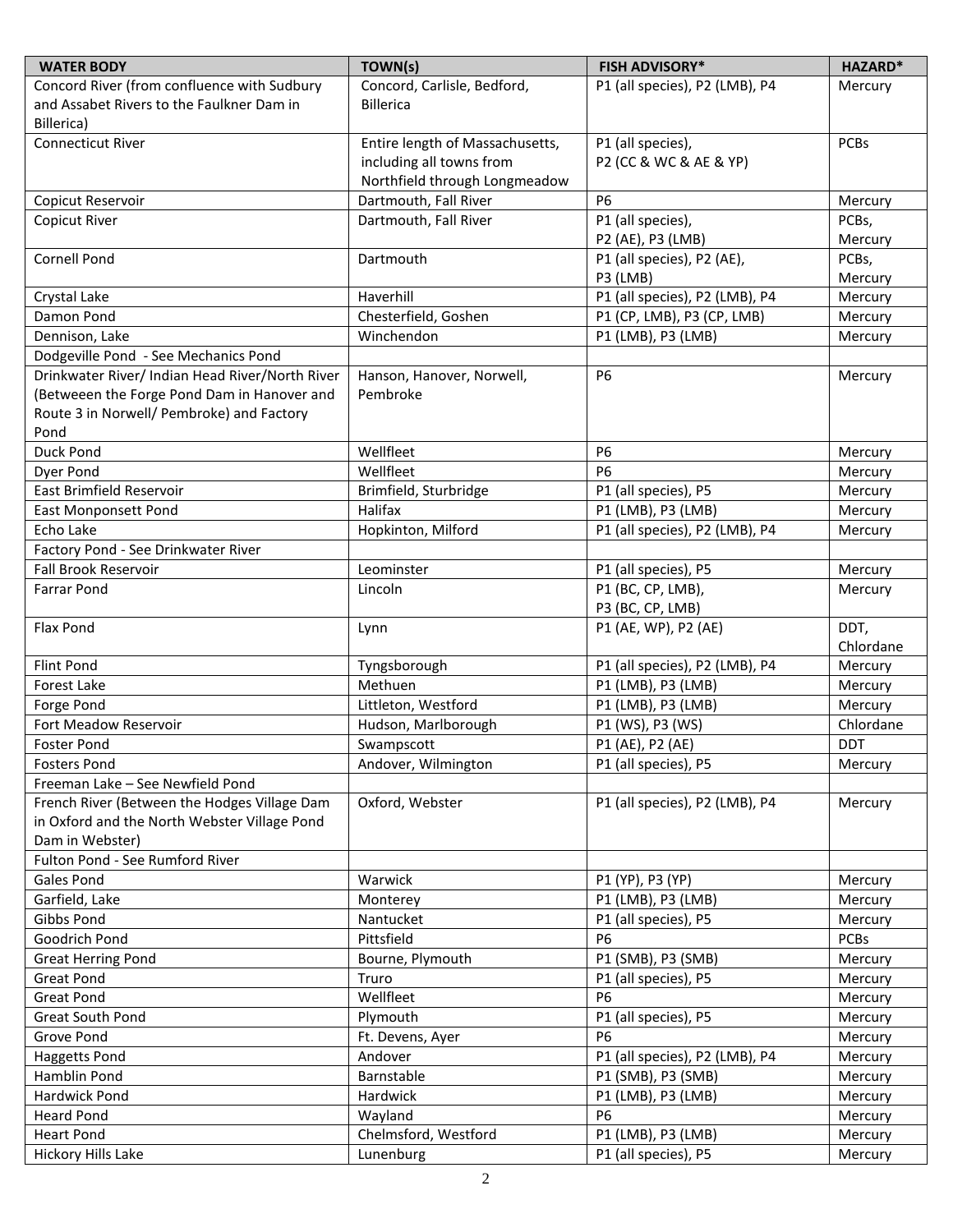| <b>WATER BODY</b>                                                                                                                                   | TOWN(s)                                                                          | <b>FISH ADVISORY*</b>                      | <b>HAZARD*</b>                    |
|-----------------------------------------------------------------------------------------------------------------------------------------------------|----------------------------------------------------------------------------------|--------------------------------------------|-----------------------------------|
| Hocomonco Pond                                                                                                                                      | Westborough<br>P <sub>6</sub>                                                    |                                            | PAHS                              |
| <b>Holland Pond</b>                                                                                                                                 | Brimfield, Holland, Sturbridge                                                   | P1 (all species), P5                       |                                   |
| Hood (or Hoods) Pond                                                                                                                                | P1 (all species), P2 (LMB, YP), P4<br>Topsfield, Ipswich                         |                                            | Mercury                           |
| Hoosic River (from the channelized section in                                                                                                       | N. Adams, Williamstown<br><b>P6</b>                                              |                                            | <b>PCBs</b>                       |
| North Adams to the MA/VT state line)                                                                                                                |                                                                                  |                                            |                                   |
| Horn Pond                                                                                                                                           | Woburn                                                                           | P1 (LMB), P3 (LMB)                         | <b>DDT</b>                        |
| Horseleech Pond                                                                                                                                     | Truro                                                                            | P1 (LMB), P3 (LMB)                         | Mercury                           |
| Hovey's Pond                                                                                                                                        | Boxford                                                                          | P1 (all species), P5                       | Mercury                           |
| Housatonic River (See footnote 1)                                                                                                                   | All towns from Dalton through<br>Sheffield                                       | P6 (also includes frogs and turtles)       | PCBs                              |
| Ice Pond - See Cochato River                                                                                                                        |                                                                                  |                                            |                                   |
| Indian Head River - See Drinkwater River                                                                                                            |                                                                                  |                                            |                                   |
| Ipswich River (between the Bostik Findley Dam<br>in Middleton and the Sylvania Dam in Ipswich)                                                      | Boxford, Danvers, Hamilton,<br>Ipswich, Middleton, Peabody,<br>Topsfield, Wenham | P1 (all species), P5                       | Mercury                           |
| Johns Pond                                                                                                                                          | Mashpee                                                                          | P1 (all species), P2 (SMB), P4             | Mercury                           |
| Johnsons Pond                                                                                                                                       | Groveland, Boxford                                                               | P1 (LMB), P3 (LMB)                         | Mercury                           |
| Kenoza Lake                                                                                                                                         | Haverhill                                                                        | <b>P6</b>                                  | Mercury                           |
| Kingman Pond - See Rumford River                                                                                                                    |                                                                                  |                                            |                                   |
| <b>Knops Pond</b>                                                                                                                                   | Groton                                                                           | P1 (LMB), P3 (LMB)                         | Mercury                           |
| Konkapot River (From the Mill River Dam in New<br>Marlborough to its confluence with the<br>Housatonic River)                                       | Sheffield, New Marlborough                                                       | P1 (all species), P5                       | Mercury                           |
| Lakes whose names begin with "Lake" are listed<br>under the second word in their name (so that<br>Lake Pentucket is listed under "Pentucket," etc.) |                                                                                  |                                            |                                   |
| Lashaway, Lake                                                                                                                                      | North Brookfield, East Brookfield                                                | P1 (LMB, SMB), P3 (LMB, SMB)               | Mercury                           |
| Lawrence Pond                                                                                                                                       | Sandwich                                                                         | P1 (LMB), P3 (LMB)                         | Mercury                           |
| Leverett Pond                                                                                                                                       | Boston, Brookline                                                                | P1 (C), P2 (C)                             | <b>DDT</b>                        |
| Lewin Brook Pond                                                                                                                                    | Swansea                                                                          | P1 (BC, LMB), P3 (BC, LMB)                 |                                   |
| Little Chauncy Pond                                                                                                                                 | Northborough                                                                     | P1 (BC, LMB), P3 (BC, LMB)                 |                                   |
| <b>Locust Pond</b>                                                                                                                                  | Tyngsborough                                                                     | P1 (all species), P5                       | Mercury                           |
| Long Pond                                                                                                                                           | Brimfield, Sturbridge                                                            | P1 (all species), P5                       | Mercury                           |
| Long Pond                                                                                                                                           | Dracut, Tyngsboro                                                                | P1 (all species), P5                       | Mercury                           |
| Long Pond                                                                                                                                           | Rutland                                                                          | P1 (all species), P5                       | Mercury                           |
| Long Pond                                                                                                                                           | Wellfleet                                                                        | <b>P6</b>                                  |                                   |
| Long Pond (Rochester) - See Snipituit Pond                                                                                                          |                                                                                  |                                            |                                   |
| Lost Lake                                                                                                                                           | Groton                                                                           | P1 (LMB), P3 (LMB)                         |                                   |
| Lowe Pond                                                                                                                                           | Boxford                                                                          | P1 (all species), P2 (LMB), P4             |                                   |
| Lowell Canals (see footnote 2)                                                                                                                      | Lowell                                                                           | P1 (all species), P2 (AE), P4              | Mercury,<br>Lead, PCBs,<br>DDT    |
| Lower Mystic Lake                                                                                                                                   | Arlington, Medford<br>P1 (WS), P2 (WS)                                           |                                            | PCBs, DDT                         |
| Malden River                                                                                                                                        | Everett, Malden, Medford                                                         | <b>P6</b>                                  | PCBs,<br>Chlordane,<br><b>DDT</b> |
| Manchaug Pond                                                                                                                                       | Douglas, Sutton                                                                  | P1 (LMB), P3 (LMB)                         | Mercury                           |
| <b>Martins Pond</b>                                                                                                                                 | P1 (LMB & BC & YP),<br>North Reading<br>P3 (LMB & BC& YP)                        |                                            | Mercury                           |
| Mashpee Pond                                                                                                                                        | Mashpee, Sandwich<br>P1 (SMB), P3 (SMB)                                          |                                            | Mercury                           |
| Massapoag Lake                                                                                                                                      | Sharon                                                                           | P1 (LMB), P3 (LMB)<br>P1 (all species), P5 | Mercury                           |
| Massapoag Pond                                                                                                                                      | Dunstable, Groton, Tyngsboro                                                     | Mercury                                    |                                   |

1 Fish taken from feeder streams to the Housatonic River should be trimmed of fatty tissue prior to cooking.

2 For Lowell Canals, the public is advised to consume only the fillet of those species not specifically listed in the advisory.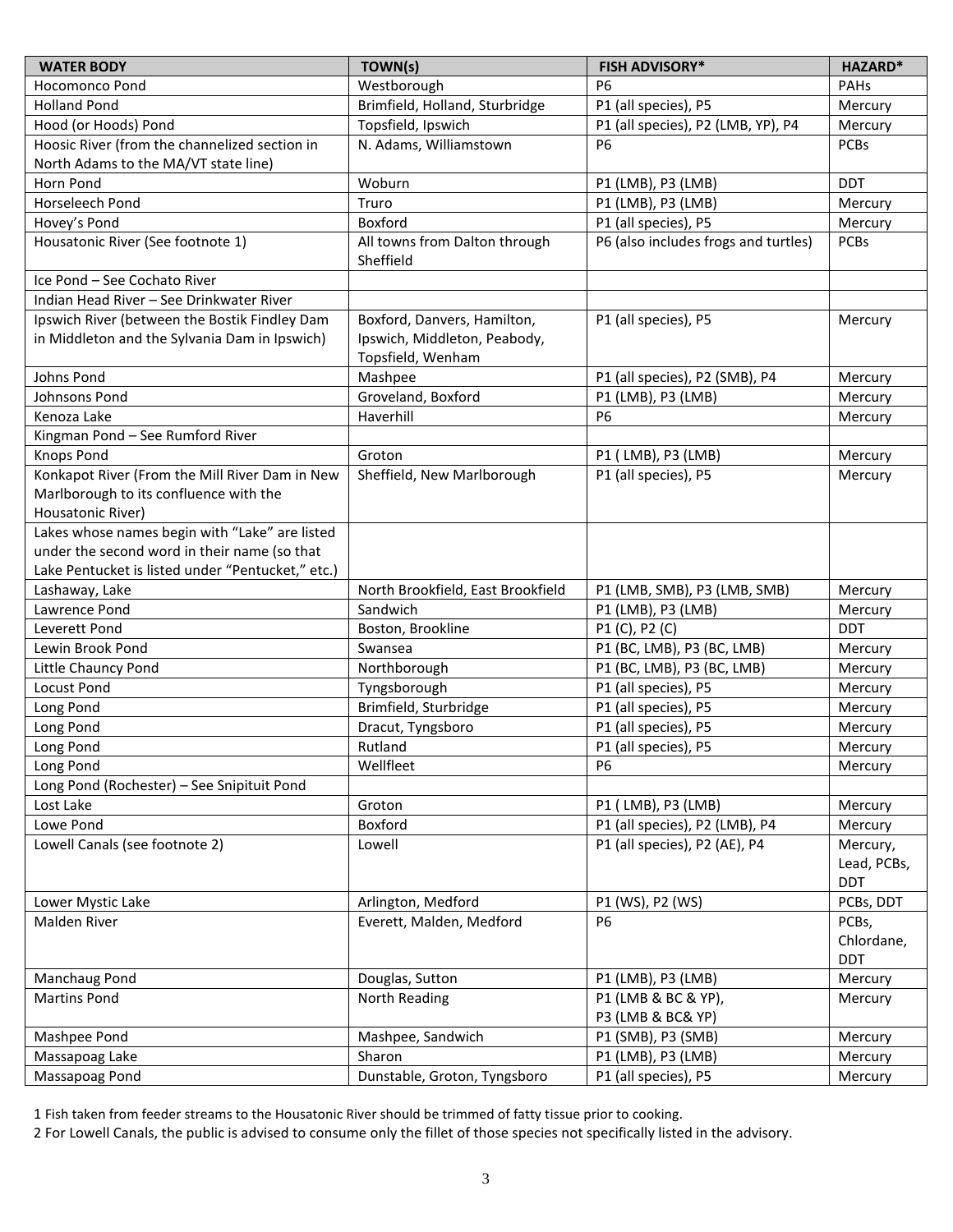| <b>WATER BODY</b>                                          | TOWN(s)                                          | <b>FISH ADVISORY*</b>               | HAZARD*                |
|------------------------------------------------------------|--------------------------------------------------|-------------------------------------|------------------------|
| Mechanics Pond, Dodgeville Pond, and the                   | Attleboro<br>P1 (WP), P3 (WP)                    |                                     | Chlordane              |
| section of the Ten Mile River that connects                |                                                  |                                     |                        |
| them                                                       |                                                  |                                     |                        |
| Merrimack River (from the MA/NH state line to              | All towns from Tyngsborough                      | P1 (WS & LMB), P3 (WS & LMB)        | Mercury                |
| Broadway Dam in Lawrence)                                  | through Lawrence                                 |                                     |                        |
| Miacomet Pond                                              | Nantucket                                        | P1 (all species), P2 (WP), P4       | Mercury                |
| Mill Pond                                                  | Burlington                                       | P1 (LMB), P3 (LMB)                  | Mercury                |
| Mill Pond (SuAsCo Reservoir) above GH Nichols              | Westborough                                      | P1 (all species), P2 (LMB)          | Mercury                |
| Dam                                                        |                                                  |                                     |                        |
| Mill River                                                 | Hopedale                                         | P1 (all species), P5                | <b>PCBs</b>            |
| Millers River and its tributaries (between the             | Athol, Erving, Montague, Orange,                 | P1 (all species), P2 (AE, BT), P4   | PCBs                   |
| confluence with the Otter River in Winchendon              | Phillipston, Royalston, Wendell,                 |                                     |                        |
| and the Connecticut River in Erving/Montague)              | Winchendon                                       |                                     |                        |
| Millvale Reservoir                                         | Haverhill                                        | P1 (all species), P2 (LMB)          | Mercury                |
| Mirror Lake                                                | Ft. Devens, Harvard                              | P1 (LMB), P3 (LMB)                  | Mercury                |
| Monomonac, Lake and the North branch of                    | Winchendon                                       | P1 (all species), P5                | Mercury                |
| Millers River (Between the outlet of Lake                  |                                                  |                                     |                        |
| Monomonac and the inlet of Whitney Pond)                   |                                                  |                                     |                        |
| Moores Pond                                                | Warwick                                          | P1 (AE, CP), P3 (AE, CP)            | Mercury                |
| Morewood Lake                                              | Pittsfield                                       | <b>P6</b>                           | <b>PCBs</b>            |
| Mother Brook (between Charles River and                    | Dedham, Boston                                   | P1 (C, LMB, WS),                    | Mercury,               |
| Knight Street Dam)                                         |                                                  | P3 (C, LMB, WS)                     | <b>DDT</b>             |
| Mother Brook (between the Knight Street Dam                | Boston                                           | P1 (all species), P2 (AE, WS), P4   | PCBs, DDT              |
| and the Neponset River)                                    |                                                  |                                     |                        |
| Muddy River                                                | Boston, Brookline                                | P1 (all species),                   | <b>PCBs</b>            |
|                                                            |                                                  | P2 (BB & C & AE), P4                |                        |
| Mystic River (between outlet of Lower Mystic               | Arlington, Everett, Medford,                     | <b>P6</b>                           | PCBs,                  |
| Lake and Amelia Earhart Dam)                               | Somerville                                       |                                     | Chlordane,             |
|                                                            |                                                  |                                     | <b>DDT</b>             |
| Nabnasset Pond                                             | Westford<br>P1 (LMB), P3 (LMB)                   |                                     | Mercury                |
| Neponset River (between the Hollingsworth &                | Boston, Canton, Dedham, Milton,                  | P1 (all species), P2 (AE, WS), P4   | PCBs, DDT              |
| Vose Dam in Walpole and the Walter Baker<br>Dam in Boston) | Norwood, Sharon, Walpole,                        |                                     |                        |
| New Bedford Reservoir                                      | Westwood                                         |                                     |                        |
|                                                            | P1 (AE, LMB), P3 (AE, LMB)<br>Acushnet           |                                     | Mercury,<br><b>DDT</b> |
| Newfield Pond ( = Freeman Lake)                            | Chelmsford                                       | P1 (LMB), P3 (LMB)                  | Mercury                |
| Nippenicket, Lake                                          | Bridgewater, Raynham                             | P1 (all species), P2 (LMB), P4      | Mercury                |
| Noquochoke Lake                                            | P1 (all species), P2 (LMB & AE), P4<br>Dartmouth |                                     | Mercury,               |
|                                                            |                                                  |                                     | <b>PCBs</b>            |
| North River - see Drinkwater River                         |                                                  |                                     |                        |
| Norton Reservoir - See Rumford River                       |                                                  |                                     |                        |
| <b>Nutting Lake</b>                                        | <b>Billerica</b>                                 | P1 (all species), P5                | Mercury                |
| Otis Reservoir                                             | Otis, Tolland                                    | P1 (all species), P5                | Mercury                |
| Otter River (between the Seaman Paper Dam in               | Templeton, Winchendon                            | P1 (all species), P2 (BB & WS), P4  | PCBs                   |
| Templeton and the confluence with the Millers              |                                                  |                                     |                        |
| River in Winchendon)                                       |                                                  |                                     |                        |
| Pelham Lake                                                | Rowe<br>P1 (LMB), P3 (LMB)                       |                                     | Mercury                |
| Pentucket Pond                                             | Georgetown                                       | P1 (all species), P2 (LMB & BC), P4 | Mercury                |
| Pentucket, Lake                                            | Haverhill                                        | <b>P6</b>                           | Mercury                |
| Pepperell Pond                                             | Pepperell, Groton                                | P1 (all species), P2 (LMB), P4      | Mercury                |
| Peters Pond                                                | Sandwich                                         | P1 (all species), P5                | Mercury                |
| Pettee Pond                                                | Walpole, Westwood                                | P1 (LMB), P3 (LMB)                  | Mercury                |
| Plainfield Pond                                            | Plainfield                                       | P1 (LMB), P3 (LMB)                  | Mercury                |
| Pleasant Pond                                              | Hamilton, Wenham                                 | P1 (LMB), P3 (LMB)                  | Mercury                |
| Plowshop Pond                                              | <b>P6</b><br>Ft. Devens, Ayer                    |                                     | Mercury                |
| Pomps Pond                                                 | Andover                                          | P1 (all species), P2 (LMB), P4      | Mercury                |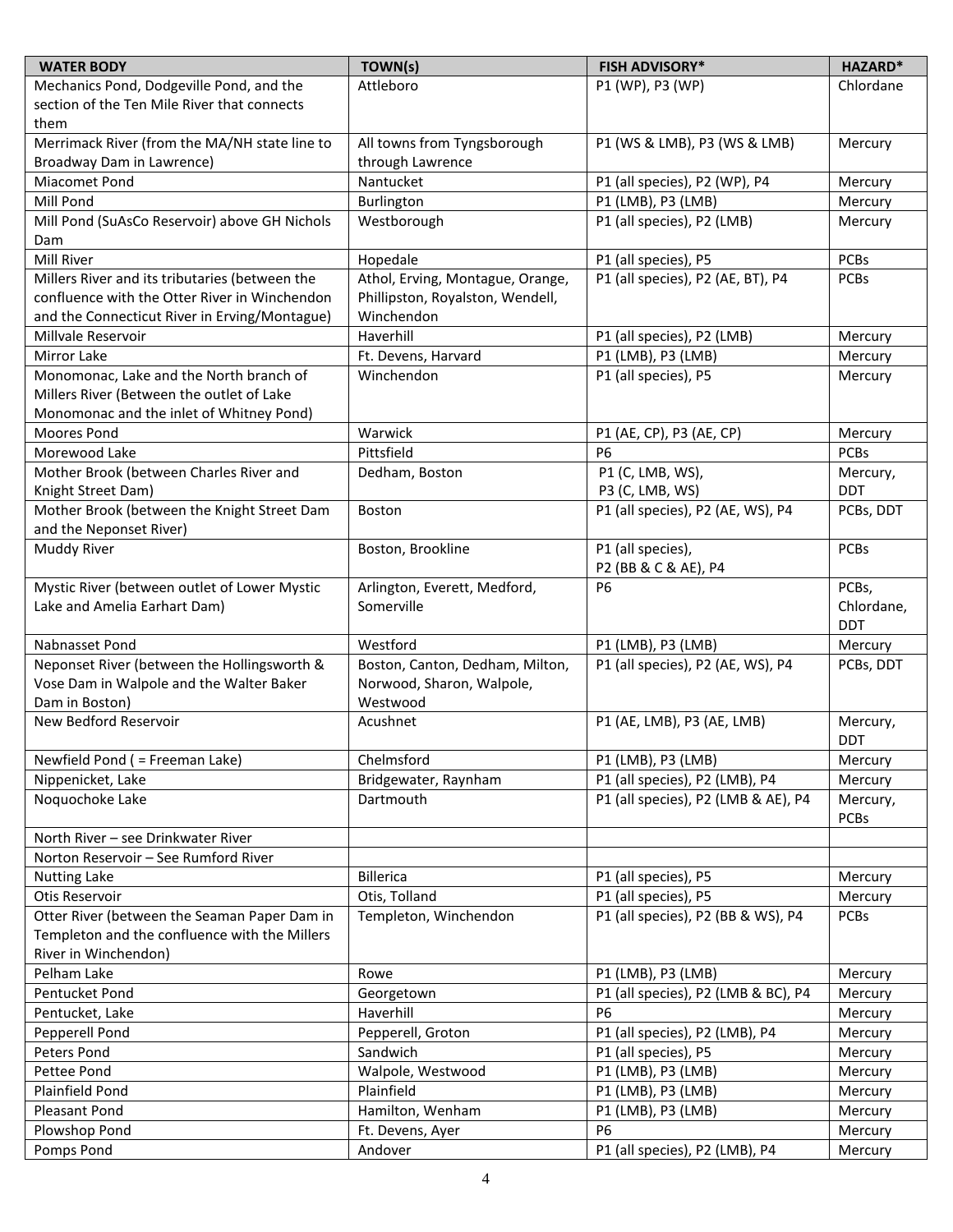| <b>WATER BODY</b>                               | TOWN(s)                                           | <b>FISH ADVISORY*</b>            | HAZARD*                |
|-------------------------------------------------|---------------------------------------------------|----------------------------------|------------------------|
| Ponkapoag Pond                                  | Canton, Randolph                                  | P1 (all species), P5             |                        |
| Pontoosuc Lake                                  | Pittsfield, Lanesborough                          | P1 (LMB), P3 (LMB)               |                        |
| Populatic Pond                                  | Franklin, Medway, Norfolk<br>P1 (all species), P5 |                                  | Mercury,               |
|                                                 |                                                   |                                  | Chlordane,             |
|                                                 |                                                   |                                  | <b>DDT</b>             |
| Powder Mill Pond                                | <b>Barre</b>                                      | P1 (all species), P5             | Mercury                |
| Puffer Pond                                     | Ft. Devens Sudbury Training                       | <b>P6</b>                        | Mercury                |
|                                                 | Annex, Maynard                                    |                                  |                        |
| Quabbin & Wachusett Reservoirs                  | New Salem, Shutesbury,                            | See footnote 3                   | Mercury                |
| (See footnote 3)                                | Petersham, Hardwick, Ware,                        |                                  |                        |
|                                                 | Pelham, Belchertown, Boylston,                    |                                  |                        |
|                                                 | West Boylston, Sterling, Clinton                  |                                  |                        |
| Quaboag Pond                                    | E. Brookfield, Brookfield                         | P1 (all species), P2 (LMB), P4   | Mercury                |
| Quannapowitt, Lake                              | Wakefield                                         | P1 (C), P3 (C)                   | <b>DDT</b>             |
| Quinebaug River (from dam at Hamilton           | Brimfield, Holland, Sturbridge                    | P1 (all species), P5             | Mercury                |
| Reservoir through East Brimfield Reservoir/Long |                                                   |                                  |                        |
| Pond, including Holland Pond)                   |                                                   |                                  |                        |
| Red Bridge Pond                                 | Wilbraham                                         | P1 (BC, LMB), P3 (BC, LMB)       | Mercury                |
| Reservoir #6                                    | Sutton                                            | P1 (all species), P5             | Mercury                |
| Reservoir Pond                                  | Canton                                            | P1 (LMB, WP), P3 (LMB, WP)       | Mercury                |
| Rice City Pond                                  | Northbridge, Uxbridge                             | P1 (all species), P2 (C, WS), P4 | PCBs, DDT              |
| Riverdale Pond                                  | Northbridge                                       | P1 (all species), P5             | <b>PCBs</b>            |
| <b>Rock Pond</b>                                | Georgetown                                        | P1 (all species), P2 (LMB), P4   | Mercury                |
| Rohunta, Lake (Middle, North, and South         | Orange, Athol, New Salem                          | P1 (all species), P5             | Mercury                |
| Basins)                                         |                                                   |                                  |                        |
| Rolling Dam Impoundment                         | Blackstone                                        | P1 (all species), P2 (C, WS), P4 | PCBs, DDT              |
| Round Pond East                                 | Truro                                             | P1 (all species), P2 (LMB), P4   | Mercury                |
| Round Pond West                                 | Truro                                             | P1 (YP), P3 (YP)                 | Mercury                |
| Rumford River (from Glue Factory Pond Dam;      | Foxborough, Mansfield, Norton                     | <b>P6</b>                        | Dioxin,                |
| Fulton, Kingman, & Cabot ponds; Norton          |                                                   |                                  | Pesticides             |
| reservoir)                                      |                                                   |                                  |                        |
| <b>Ryder Pond</b>                               | Truro                                             | P <sub>6</sub>                   | Mercury                |
| Saltonstall, Lake                               | Haverhill                                         | P1 (LMB), P3 (LMB)               | Mercury                |
| Sampsons Pond                                   | Carver                                            | P1 (BB, WP), P3 (BB, WP)         | Mercury,<br><b>DDT</b> |
| Sargent Pond                                    | Leicester                                         | P1 (LMB), P3 (LMB)               | Mercury                |
| Sawdy Pond                                      | Fall River, Westport                              | P1 (LMB), P3 (LMB)               | Mercury                |
| Shawsheen River - See Ballardvale               |                                                   |                                  |                        |
| Impoundment                                     |                                                   |                                  |                        |
| Sheep Pond                                      | <b>Brewster</b>                                   | P1 (all species), P5             | Mercury                |
| Sherman Reservoir                               | Rowe, Monroe                                      | P1 (all species), P2 (YP), P4    | Mercury                |
| Shirley Lake                                    | Lunenburg                                         | P1 (all species), P5             | Mercury                |
| Silver Lake                                     | Pittsfield                                        | <b>P6</b>                        | PCBs                   |
| Silver Lake                                     | Wilmington                                        | P1 (LMB, YB), P3 (LMB, YB)       | Mercury,<br>DDT        |
| Slough Pond                                     | Truro                                             | P1 (all species), P2 (LMB), P4   | Mercury                |
| Snake Pond                                      | Sandwich                                          | P1 (all species), P2 (SMB), P4   | Mercury                |
| Snipituit Pond and Long Pond                    | Rochester                                         | P1 (BC & LMB), P3 (BC & LMB)     | Mercury                |
| Snow Pond                                       | Truro                                             | P1 (LMB), P3 (LMB)               | Mercury                |

3 Children younger than 12 years, pregnant women, and nursing women should not consume fish except for lake trout less than 24 inches long and salmon. All other people should not eat smallmouth bass, largemouth bass, or lake trout greater than 24 inches long; may eat unlimited amounts of salmon and lake trout less than 24 inches long; and should limit consumption of all other Quabbin and Wachusett Reservoir fish species to one five-ounce meal per week.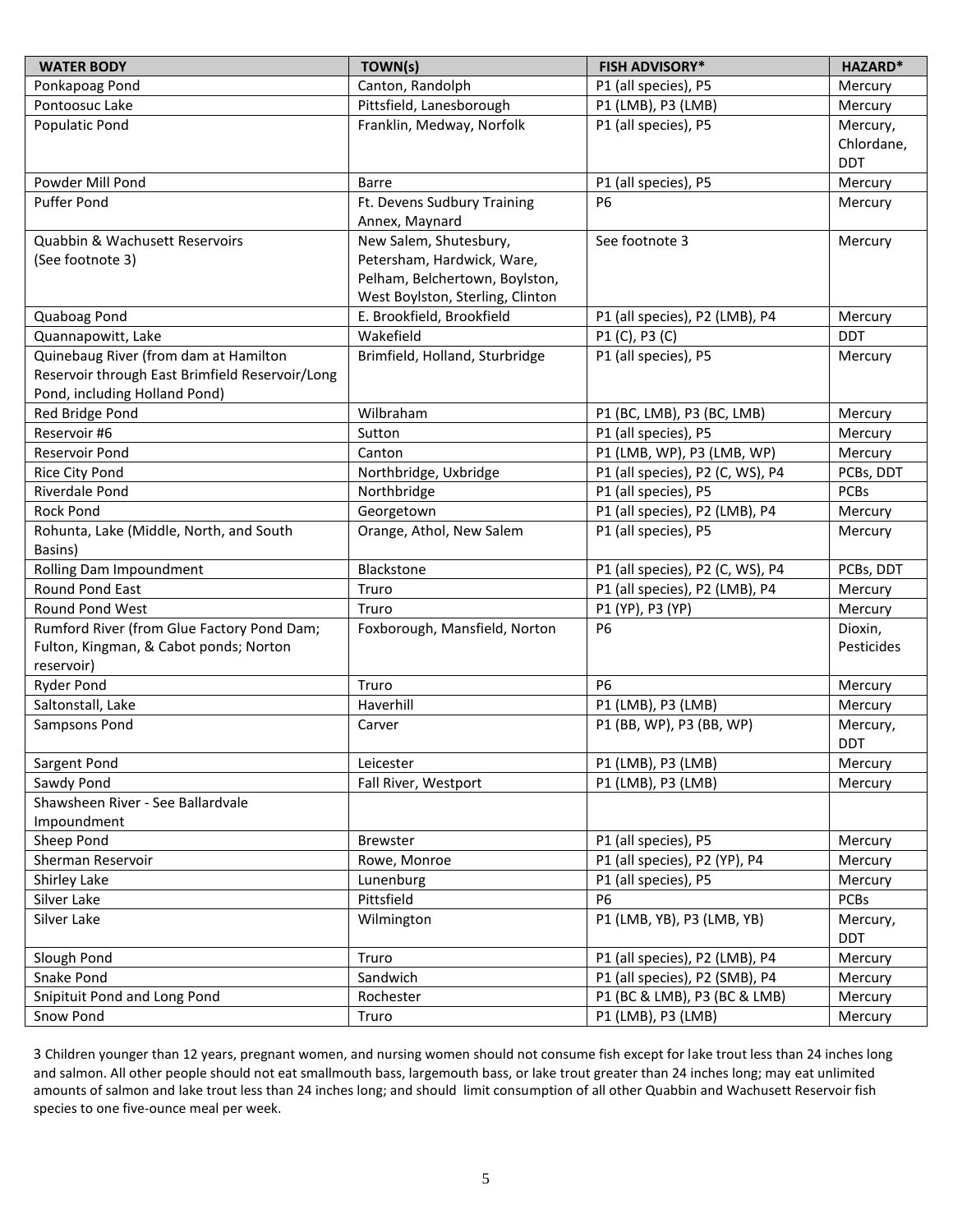| <b>WATER BODY</b>                                                | TOWN(s)<br><b>FISH ADVISORY*</b>                   |                               | HAZARD*    |  |
|------------------------------------------------------------------|----------------------------------------------------|-------------------------------|------------|--|
| South Pond ( = Quacumquasit Pond)                                | Sturbridge, Brookfield, E.<br>P1 (all species), P5 |                               | Mercury    |  |
|                                                                  | <b>Brookfield</b><br>P1 (all species), P5          |                               |            |  |
| Spectacle Pond                                                   | Sandwich                                           | Mercury                       |            |  |
| Spectacle Pond                                                   | Wellfleet                                          | P1 (YP), P3 (YP)              | Mercury    |  |
| Spicket River - See Stevens Pond & Spicket River                 |                                                    |                               |            |  |
| Spy Pond                                                         | Arlington                                          | P1 (C), P2 (C)                |            |  |
| Stern Reservoir (Framingham Reservoir #1) -<br>See Sudbury River |                                                    |                               |            |  |
| Stevens Pond & Spicket River (from Stevens                       | Lawrence, Methuen                                  | P1 (C, LMB, WS),              | Mercury,   |  |
| Pond to Music Hall Dam in Methuen)                               |                                                    | P3 (C, LMB, WS)               | <b>DDT</b> |  |
| <b>Stevens Pond</b>                                              | North Andover                                      | P1 (LMB), P3 (LMB)            | Mercury    |  |
| Stockbridge Bowl                                                 | Stockbridge                                        | P1 (LMB), P3 (LMB)            | Mercury    |  |
| Sudbury Reservoir                                                | Marlborough, Southborough                          | P1 (all species), P2 (Bass)   | Mercury    |  |
| Sudbury River (from Ashland to its confluence                    | All towns from Ashland through                     | <b>P6</b>                     | Mercury    |  |
| with the Assabet and Concord Rivers), Stern                      | Concord                                            |                               |            |  |
| Reservoir, and Bracket Reservoir                                 |                                                    |                               |            |  |
| Sylvan Lake - See Cochato River                                  |                                                    |                               |            |  |
| Ten Mile River - see Mechanics Pond                              |                                                    |                               |            |  |
| Texas Pond ( = Thayer Pond)                                      | Oxford                                             | P1 (LMB), P3 (LMB)            | Mercury    |  |
| Thayer Pond - see Texas Pond                                     |                                                    |                               |            |  |
| <b>Tom Nevers Pond</b>                                           | Nantucket                                          | P1 (all species), P5          | Mercury    |  |
| <b>Turner Pond</b>                                               | P1 (all species), P5<br>Dartmouth, New Bedford     |                               | Mercury    |  |
| <b>Upper Naukeag Lake</b>                                        | Ashburnham                                         | P1 (all species),             | Mercury    |  |
|                                                                  |                                                    | P2 (LMB, SMB), P4             |            |  |
| <b>Upper Reservoir</b>                                           | P1 (all species), P2 (LMB), P4<br>Westminster      |                               | Mercury    |  |
| Wachusett Lake                                                   | Princeton, Westminster<br>P1 (LMB), P3 (LMB)       |                               | Mercury    |  |
| Wachusett Reservoir - See Quabbin Reservoir                      |                                                    |                               |            |  |
| <b>Waite Pond</b>                                                | P1 (all species), P2 (CP), P4<br>Leicester         |                               | Mercury    |  |
| <b>Wakeby Pond</b>                                               | P1 (SMB), P3 (SMB)<br>Mashpee, Sandwich            |                               | Mercury    |  |
| <b>Walden Pond</b>                                               | Concord                                            | P1 (LMB & SMB),               | Mercury    |  |
|                                                                  |                                                    | P3 (LMB & SMB)                |            |  |
| <b>Walden Pond</b>                                               | Lynn, Lynnfield, Saugus<br>P1 (LMB), P3 (LMB)      |                               | Mercury    |  |
| Wampanoag, Lake                                                  | Ashburnam, Gardner                                 | P1 (all species), P5          | Mercury    |  |
| Warner's Pond                                                    | Concord                                            | P1 (LMB), P3 (LMB)            | Mercury    |  |
| Wenham Lake                                                      | Beverly, Wenham                                    | P1 (all species),             | Mercury,   |  |
|                                                                  |                                                    | P2 (AE, LMB), P4              | <b>DDT</b> |  |
| Wequaquet Lake                                                   | Barnstable<br>P1 (LMB, SMB), P3 (LMB, SMB)         |                               | Mercury    |  |
| West Monponsett Pond                                             | Halifax, Hanson                                    | P1 (LMB), P3 (LMB)            | Mercury    |  |
| Whitehall Reservoir                                              | Hopkinton                                          | P1 (all species), P2 (YB), P4 | Mercury    |  |
| <b>Whitings Pond</b>                                             | North Attleborough, Plainville                     | P1 (B, LMB), P3 (B, LMB)      | Mercury    |  |
| <b>Whitmans Pond</b>                                             | Weymouth                                           | P1 (AE), P2 (AE)              | <b>DDT</b> |  |
| <b>Whitney Pond</b>                                              | Winchendon                                         | P1 (all species), P2 (CP), P4 | Mercury    |  |
| Windsor Lake                                                     | Windsor                                            | P1 (LMB), P2 (LMB)            | Mercury    |  |
| Willet Pond                                                      | Walpole, Norwood, Westwood                         | P1 (LMB), P3 (LMB)            | Mercury    |  |
| Winthrop, Lake                                                   | Holliston                                          | <b>P6</b>                     | Dioxin     |  |
| Wrights Reservoir                                                | P1 (all species), P5<br>Gardner, Westminster       |                               |            |  |